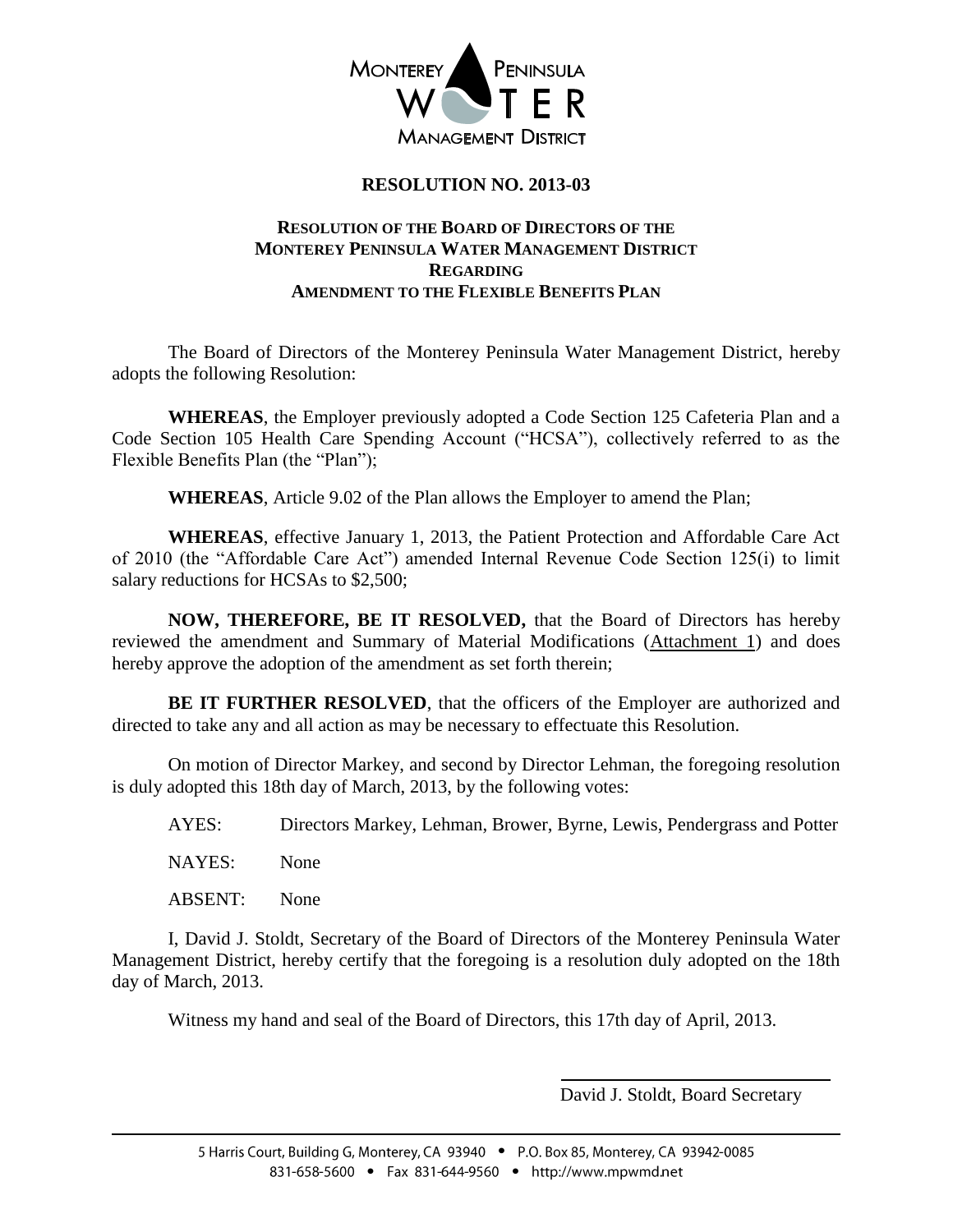#### **ATTTACHMENT 1 TO MPWMD RESOLUTION 2013-03**

### **Amendment to the Flexible Benefits Plan (the "Plan") by the Monterey Peninsula Water Management District.**

**NOW, THEREFORE**, effective as of January 1, 2013**,** the Plan is amended as follows:

Article 4.03 is deleted in its entirety and replaced with the following:

To the extent offered under the Plan, each Participant's URM will be credited for Health Care Reimbursement with amounts withheld from the Participant's Compensation and any Nonelective Contributions allocated thereto by the Employer or where applicable, the Participant. The Account will be debited for Health Care Reimbursements disbursed to the Participant in accordance with Article V of this document. The entire amount elected by the Participant on the SRA as an annual amount for the Plan Year for Health Care Reimbursement less any Health Care Reimbursements already disbursed to the Participant for Expenses incurred during the Plan Year (plus any grace period as set forth in the SPD) shall be available to the Participant at any time during the Plan Year without regard to the balance in the Health Care Account (provided that the periodic contributions have been made). Thus, the maximum amount of Health Care Reimbursement at any particular time during the Plan Year will not relate to the amount that a Participant has had credited to his URM. In no event will the amount of Health Care Reimbursements in any Plan Year (plus any grace period as set forth in the SPD) exceed the annual amount specified for the Plan Year in the SRA for Health Care Reimbursement. **Effective January 1, 2013, Participants may not allocate more than \$2,500 per Plan Year into their Health Care Accounts (as adjusted for inflation in the future). In the event of a short Plan Year for all Participants, the \$2,500 amount (as indexed) will be pro-rated.** Any amount credited to the Health Care Account shall be forfeited by the Participant and restored to the Employer if it has not been applied to provide Health Care Reimbursement within the Run-Off period set forth in the SPD. Amounts so forfeited shall be used in a manner that is permitted within the applicable Department of Labor ("DOL") or Internal Revenue Service ("IRS") regulations. The maximum annual reimbursement under the URM shall be set forth in the SPD. The Employer may establish a minimum annual reimbursement amount as set forth in the SPD.